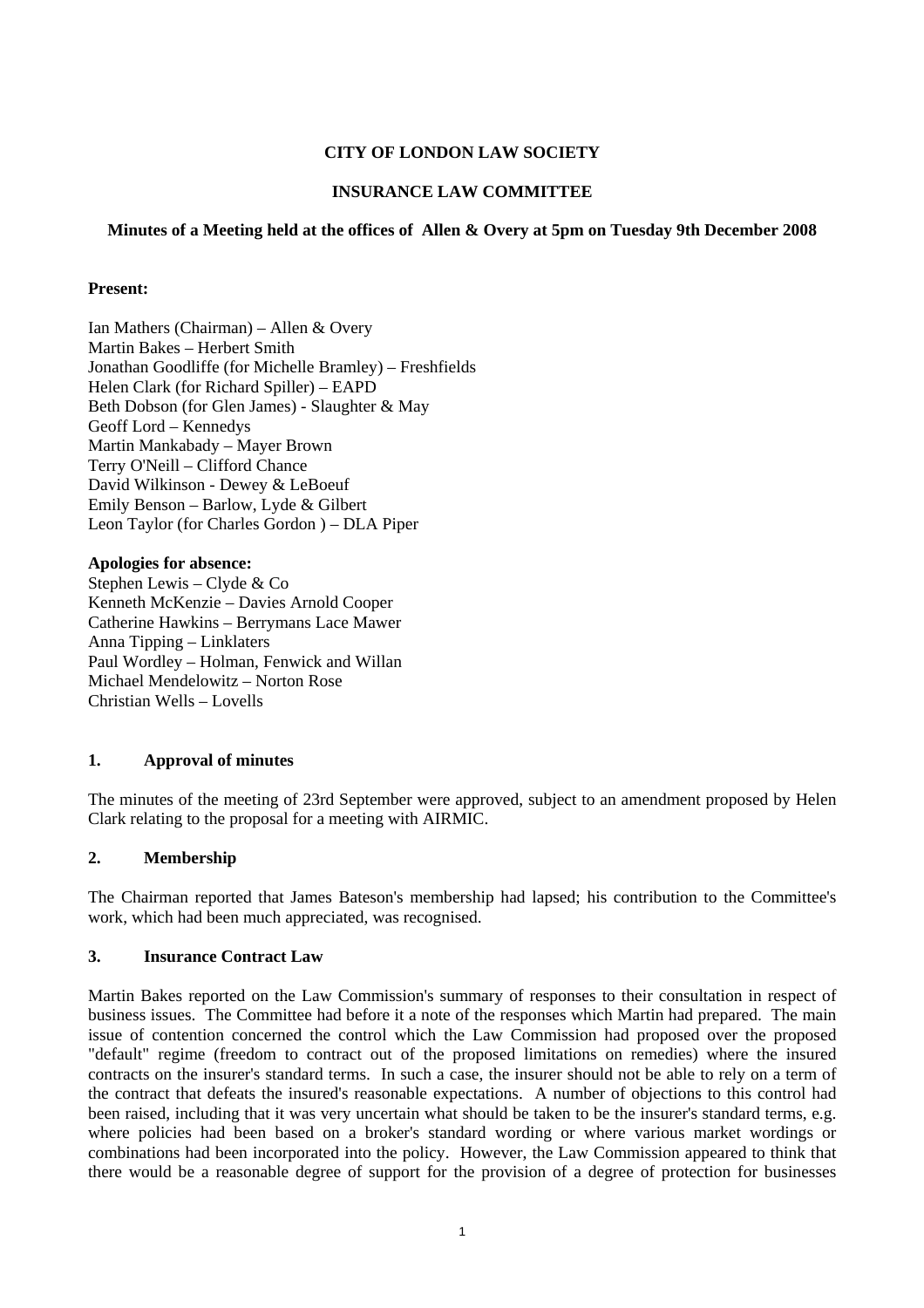which do not have the negotiating power to insist on the default regime, and it was likely that they would revisit the area in the further Issues Paper on business insurance which has been promised in the winter.

It was agreed that the Committee should hold off further comment until the further paper was published. Helen Clark also confirmed that she had initiated discussions with AIRMIC which could hopefully lead to an exchange of views with them at that time.

# **4. Third Parties (Rights against Insurers) Bill**

Jonathan Goodliffe thought that the proposal by the Ministry of Justice to progress this Bill to replace the 1930 Act was very welcome, despite the fact that the judgment in *Re OT Computers* (which curiously was not mentioned in the Ministry's proposal) had already improved the ability of a plaintiff to obtain particulars of a defendant's insurance, and had therefore removed some of the criticism of the 1930 Act. He had a concern as to whether, as provided, the Bill should apply only where the defendant was subject to an English or Scottish liquidation or analogous procedure, but would not wish the Bill to be held up on that account, particularly since it included power to amend the scope by order. Terry O'Neill requested some clarification as to the extent of provisions obviating the need for the provision of "information" in certain circumstances and for overriding provisions "avoiding" a contract. However, subject to those points Jonathan agreed to draft a response to the Ministry of Justice supporting their proposal.

#### **5. Rome I**

The Chairman noted that the UK had given a favourable opinion on the UK's application to opt in to this Regulation, with the result that it would enter into force for the UK, along with other Member States, on 17 December 2009.

#### **6. Part VII FSMA/other provisions**

Jonathan Goodliffe reported that the paper which Freshfields were preparing on technical defects in Part VII and other provisions of the FSMA was still in hand, but hopefully it would be ready for discussion at the next meeting.

The Chairman drew attention to the FSA's note of a round table discussion in November 2007 concerning the formalisation of the role they were adopting in Part VII procedures, which he had circulated. He understood that the FSA were planning to consult in the next quarter on a description of their role for insertion in SUP. Beth Dobson said that this was welcome. The cases since the discussion indicated that the opportunity for policyholder objections to their report may have extended the proceeding by a couple of weeks; however, the idea of factoring in adjournments, which could have led to more substantial delay and had met with objection at the discussion, did not seem to have materialised.

The Chairman also drew attention to some mergers involving UK insurers which were utilising the absorption procedure of the Cross-Border Mergers Directive. It seemed that in these cases Part VII was being operated in tandem, although he thought it arguable whether merger by absorption involved a "transfer" in the sense of Part VII. However, Jonathan Goodliffe said that so far as he knew in other EU countries which had recognised merger by absorption there had been compliance with the transfer provisions in the insurance Directives, although he was not clear as to the legal mechanics in the relevant countries. So it appeared that the use of Part VII might well be required to ensure the proper implementation of the Directive requirements so far as the UK is concerned.

#### **7. Acquisitions Directive**

The Chairman noted that that this Directive was due for implementation by 21 March 2009 and that HMT had issued a consultation paper seeking comment on their proposals for implementation by 12 December 2009. The Directive consolidated regulatory approval requirements which were common to the various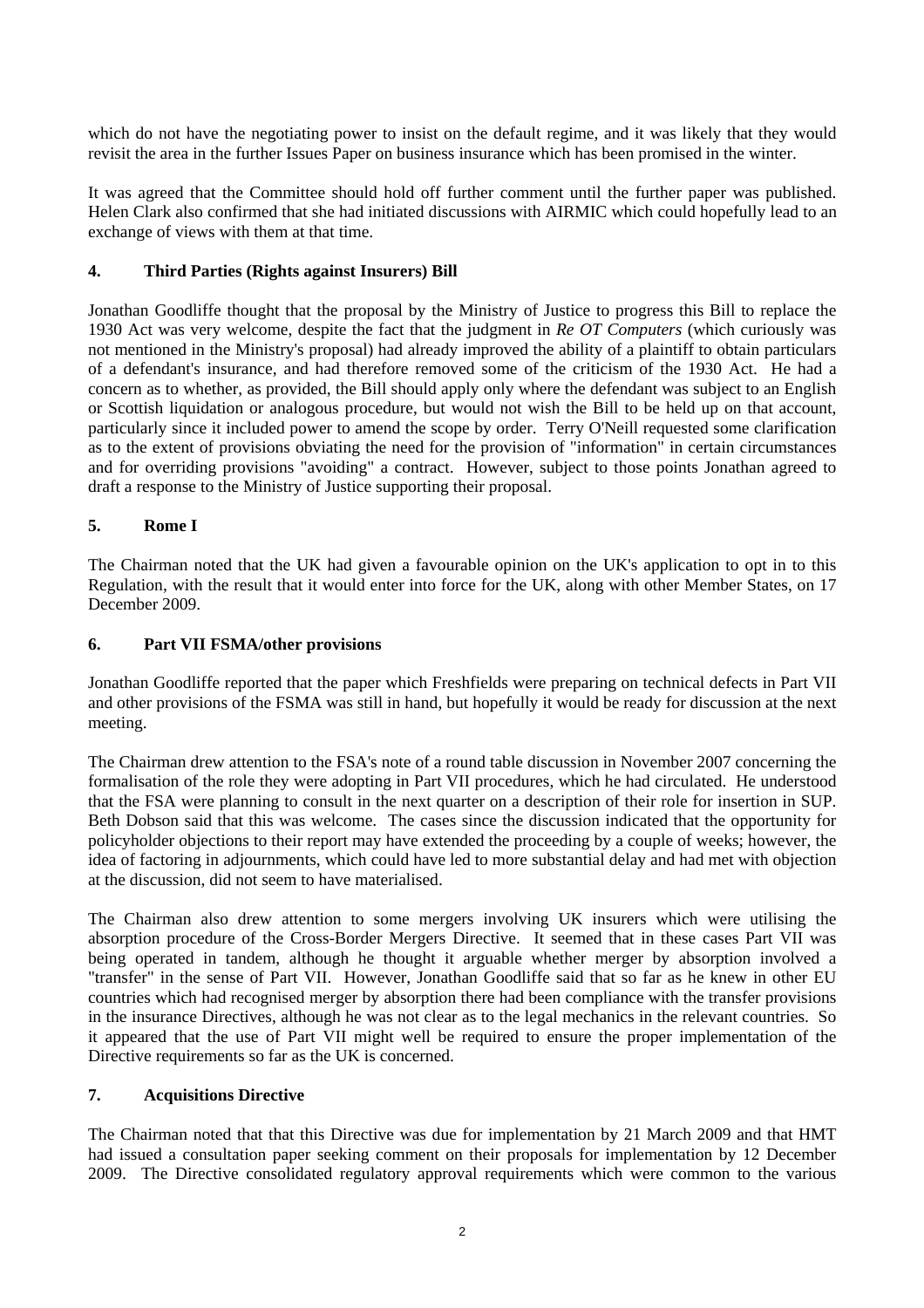financial services, including insurance, Directives (but not the insurance intermediaries Directive. This had been coupled with several amendments, including a simplification of thresholds, shortening of the notification periods and a list of the permitted grounds of objection. He understood that the Regulatory Law Committee were reviewing the consultation paper and it did not appear that there was anything which called for comment by the Insurance Law Committee. This was agreed.

# **8. Solvency II**

The Chairman reported that he had attended the conference organised by CEIOPS in Frankfurt on 19 November. That had included a presentation of the results of the fourth quantitative impact study (QIS 4) which had involved a considerable number of insurers (more than 60% of solo undertakings and 60% of groups). There had been general approval of the main structure of the new prudential requirements (MCR/SCR) and although further work was required to refine a number of the calculations, it seemed reasonable to think that the Commission's target of implementation by 2012 or early 2013 was attainable. There had, however been a set back in the view of the UK industry in that the French Presidency had secured the adoption by ECOFIN on 2nd December of a compromise text for Solvency II which removed the provisions allowing the SCR to be satisfied at group level. It remained to be seen whether these could be restored.

The Chairman said that he hoped to set up a lawyers group to review and exchange views on the text of the draft Directive as it now stood in the New Year and would circulate the Committee with a proposed date, for those who might be interested.

# **9. Lloyd's: Legislative Reform Order**

The Chairman noted that this order had now been made, in a form unchanged from the draft discussed at the previous meeting, which had also been approved by the House of Commons Regulatory Reform Committee. At the previous meeting there had been some questions raised as to the timing of the changes relating to investment, but there was no indication that these had given rise to any problems.

## **10. Credit crisis**

The Chairman said that there had been nothing said at the Frankfurt conference which cast doubt upon insurers' ability to withstand the current crisis or had been thought to require any substantial change in the Solvency II architecture, although there had been debate about the "dampening" factor proposed to reduce the capital required for liabilities with a duration of more than 3 years. Jonathan Goodliffe noted that the Presidency text for Solvency II included alternative tests for the valuation of equities which tended in the same direction.

## **11. CLLS profile raising exercise**

The Chairman reported that he had attended a meeting of Committee Chairs which generally supported the suggestion of the Society that Committees should where appropriate make more use of available opportunities to gain press coverage of their views on issues of interest. The most obvious step would be to issue summaries of responses made to public consultations e.g. our responses to papers issued by the Law Commission, such as already appeared in the City Solicitor. However, if we were to form a view about other legal developments e.g. judicial decisions, a short comment could also be appropriate. For example, we might make yet make some comment about the recent judgment in the asbestos trigger litigation, although ideally that would have been done earlier. The Chairman said he might try out a form of words in relation to that judgment and test the Committee's reactions. Leon Taylor indicated that there was every chance that the case would go to appeal. In that event, maybe an alternative form of words should be prepared for potential release after the judgment on appeal.

## **12. Recent court decisions**